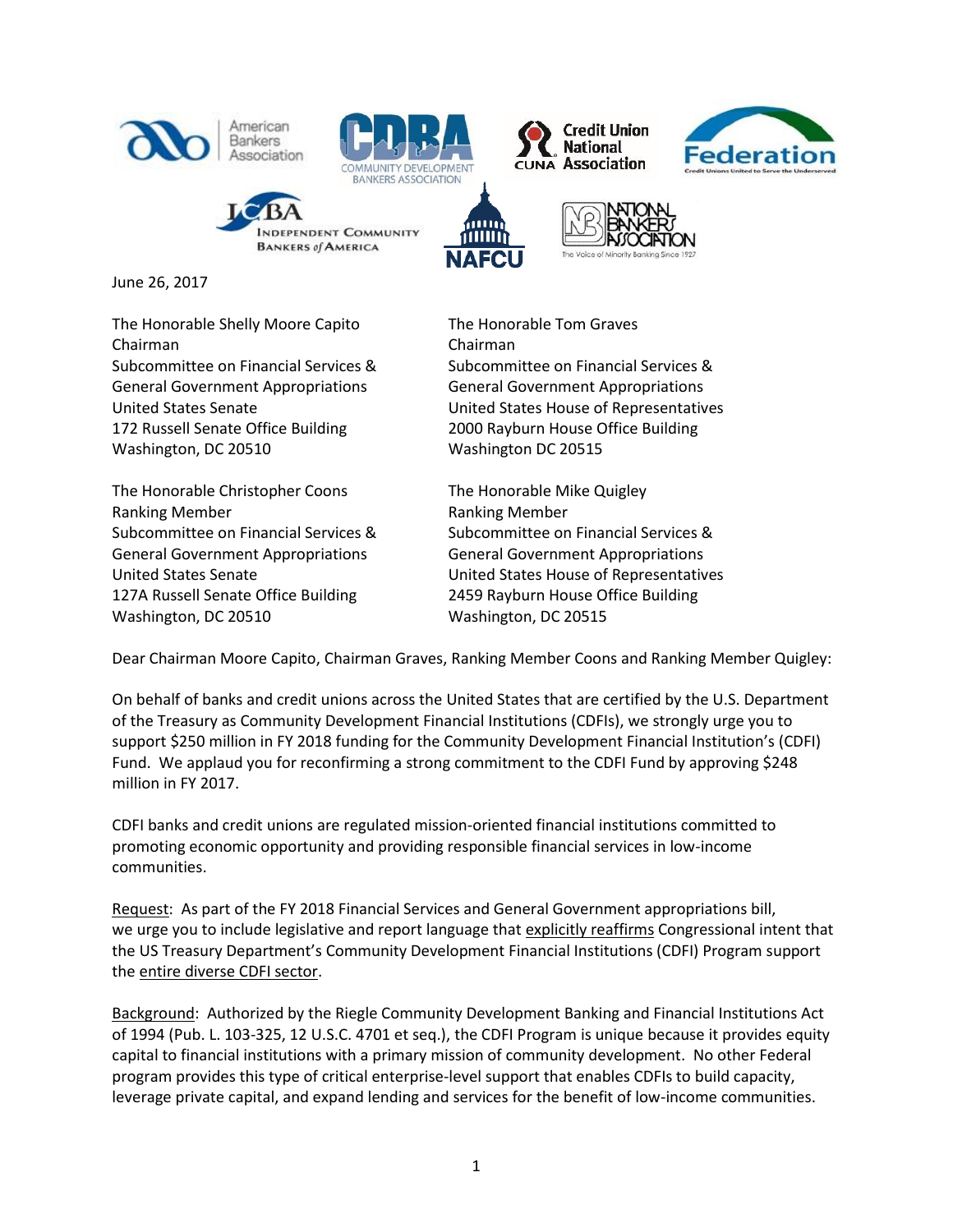Over the past 20 years, these resources have enabled CDFIs serving distressed urban and rural communities across the nation to create jobs, promote small businesses and homeownership, support affordable rental housing, provide community services, and promote fair and responsible consumer loans and financial services.

Problem: When the CDFI Fund was authorized in 1994, the legislative record clearly indicated that Congress intended for the CDFI Program to serve all sectors of the highly diverse CDFI industry, including regulated banks, bank holding companies, credit unions, unregulated nonprofit loan funds and venture capital funds. Yet, the CDFI Program's evaluation process combines this highly diverse group of institutions into a single applicant pool that has produced highly uneven outcomes across the industry.

The industry includes strong, impactful CDFIs across all sectors. Yet, over two decades, the "one-sizefits-all" single-pool evaluation process resulted in an imbalanced distribution of resources as illustrated in Chart 1. As of May 31, 2017 2016, there were 139 CDFI banks with 87 CDFI bank holding companies, and 309 CDFI credit unions certified by the CDFI Fund. Collectively, these institutions represent nearly 50% by number of all CDFIs and 90% of the total assets of the entire CDFI sector. Yet, over 1996-2016, CDFI banks and credit unions have only received 6% and 11%, respectively, of the total CDFI Program awards. By contrast, nonregulated loan funds received 81% of all funds (but represent only half of all CDFIs and an estimated 9% of the total assets of the industry).

The single pool evaluation process creates unintended – but real – bias that plays to the strengths of the unregulated CDFI sectors while ignoring the strengths of the regulated CDFIs. Placing the highly diverse organizations with different operating environments into a single applicant pool elevates the bias. Treasury officials acknowledge this challenge, yet report they cannot change the evaluation process to accommodate the CDFI subsector differences without a clearer legislative directive from Congress. To fulfill Congressional intent, it is important for the CDFI Fund to serve the entire CDFI industry – not just one subsector.

| <b>CDFI Program Awards By CDFI Sector</b> |                      |              |                      |               |                            |               |
|-------------------------------------------|----------------------|--------------|----------------------|---------------|----------------------------|---------------|
| Chart 1                                   | <b>CDFI Industry</b> |              | <b>CDFI Industry</b> |               | <b>CDFI Program Awards</b> |               |
|                                           | by Number            |              | by Sector Share      |               |                            |               |
| CDFI by                                   | <b>Number</b>        | $%$ of       | <b>Total</b>         | % of CDFI     | <b>Total</b>               | % of CDFI     |
| <b>Type</b>                               | @5/31/2017           | <b>CDFIs</b> | <b>Assets</b>        | <b>Assets</b> | awards                     | Program       |
|                                           |                      |              | (note 1)             |               | 1996-2016                  | <b>Awards</b> |
|                                           |                      |              |                      |               | (note 2)                   |               |
| Bank &                                    | 226                  | 20%          | \$50.1               | 32%           | \$122.8                    | 6%            |
| <b>Bank</b>                               | (139 banks, 87       |              | billion              |               | million                    |               |
| <b>Holding</b>                            | bank holding         |              |                      |               |                            |               |
| Company                                   | companies)           |              |                      |               |                            |               |
| <b>Credit</b>                             | 309                  | 28%          | \$90.2               | 58%           | \$250                      | 11%           |
| <b>Union</b>                              |                      |              | billion              |               | million                    |               |
| <b>Loan Fund</b>                          | 563                  | 50%          | \$14.1               | 9%            | \$1.8                      | 81%           |
|                                           |                      |              | billion              |               | billion                    |               |
| <b>Venture</b>                            | 17                   | 2%           | \$208                | $< 1\%$       | \$38 million               | 2%            |
| <b>Fund</b>                               |                      |              | million              |               |                            |               |
| <b>Total</b>                              | 1,115                | 100%         | \$154.8              | 100%          | \$2.44                     | 100%          |
|                                           |                      |              | billion              |               | billion                    |               |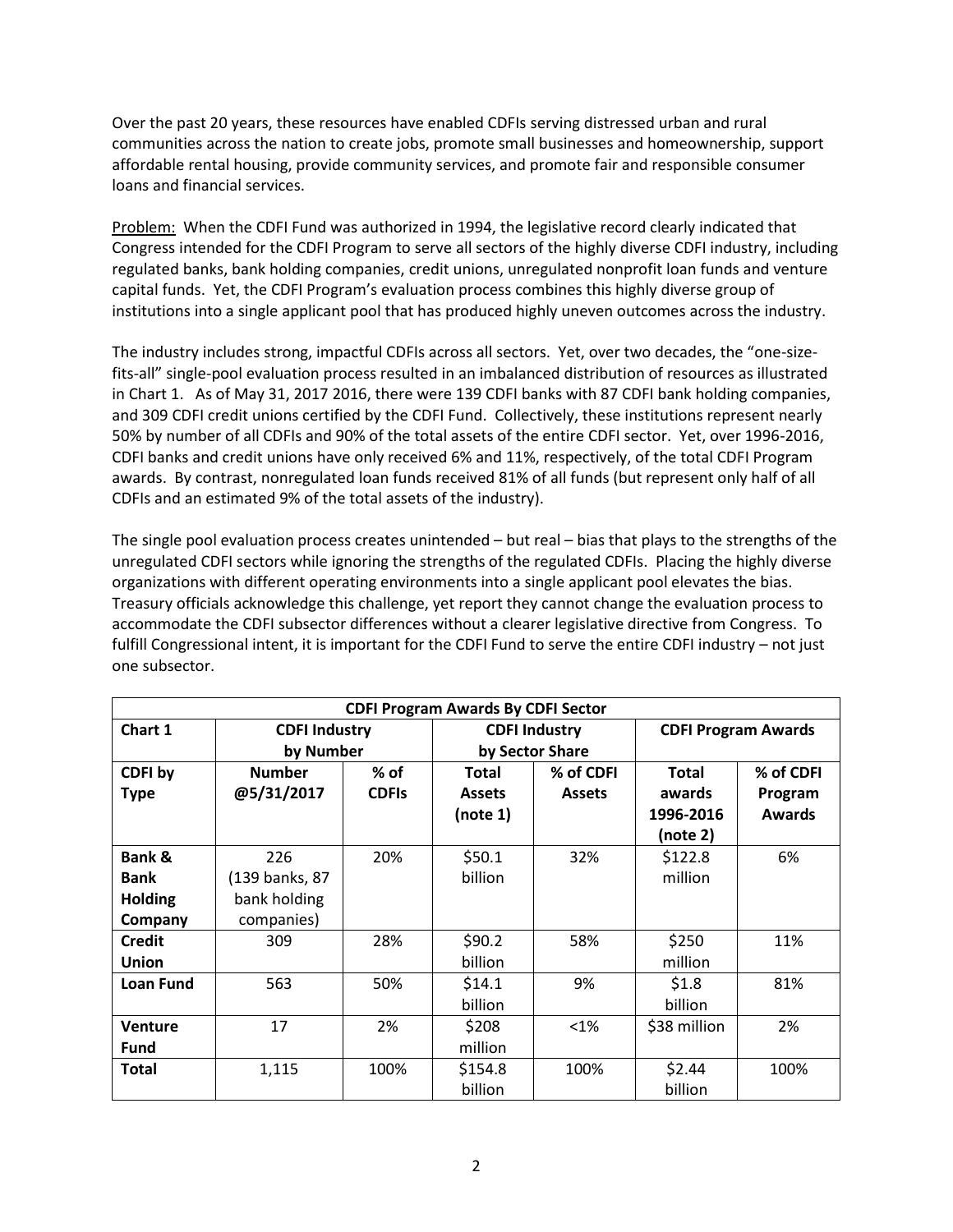*Note 1: Data for banks and credit unions based on 3/31/2017 actual data as reported by FDIC and NCUA. Loan fund and venture fund data estimated in January 2016 the CDFI Fund. No standardized or publicly available reporting system currently available for nonregulated CDFIs.*

*Note 2: Source is CDFI Fund. Chart above reflects funding for only CDFI Program because only CDFIs are eligible to apply. Congress intended for this program to build the capacity of the entire CDFI sector, including CDFI banks and credit unions. The chart does not include the New Market Tax Credit (NMTC) Program, Bank Enterprise Awards (BEA) Program and Capital Magnet Programs because these initiatives are designed to achieve different program goals and eligibility includes CDFIs and non-CDFIs.* 

Many distressed communities across the United States do not have CDFIs. Organizing a de novo CDFI is challenging and requires resources that many low-income communities do not have. Most of these communities, however, do have community banks and/or credit unions that are deeply committed to their communities and may be able to qualify and/or become a CDFI. The CDFI Program's evaluation process discourages these regulated institutions from seeking certification or participating in its programs because the prospects for successfully competing for resources is low.

## **Proposed Legislative Language Amendment**

1. Recommended Statutory Change:

12 USC 4706(b) is amended by striking the period after "areas" and adding *"and diverse applicants by institution type, which shall include all types of Insured Community Development Financial Institutions as defined by 12 USC 4702(c((13) and non-insured Community Development Financial Institutions in proportion to their representation by number in each application pool."*

2. Recommended Accompanying Report Language:

*Congress directs the CDFI Fund to ensure that its CDFI Program evaluation process results in a diverse group of awardees by institutional type, including Insured Community Development Financial Institutions that are banks, bank holding companies, and credit unions and non-insured CDFIs that are loan funds and venture that is proportional by number to the applicant pool for each funding round.*

We strongly support the CDFI Fund as one of the Federal government's best market-based strategies for leveraging private dollars to restore economic vitality. We urge you to continue to provide strong funding levels in FY 2018 and beyond, as well as ensure that it fulfills Congressional intent to build the entire sector for the benefit of low-income communities nationwide.

We thank you for the opportunity to comment on this important matter.

Sincerely, American Bankers Association Community Development Bankers Association Credit Union National Association National Federation for Community Development Credit Unions Independent Community Bankers of America National Association of Federally-Insured Credit Unions National Bankers Association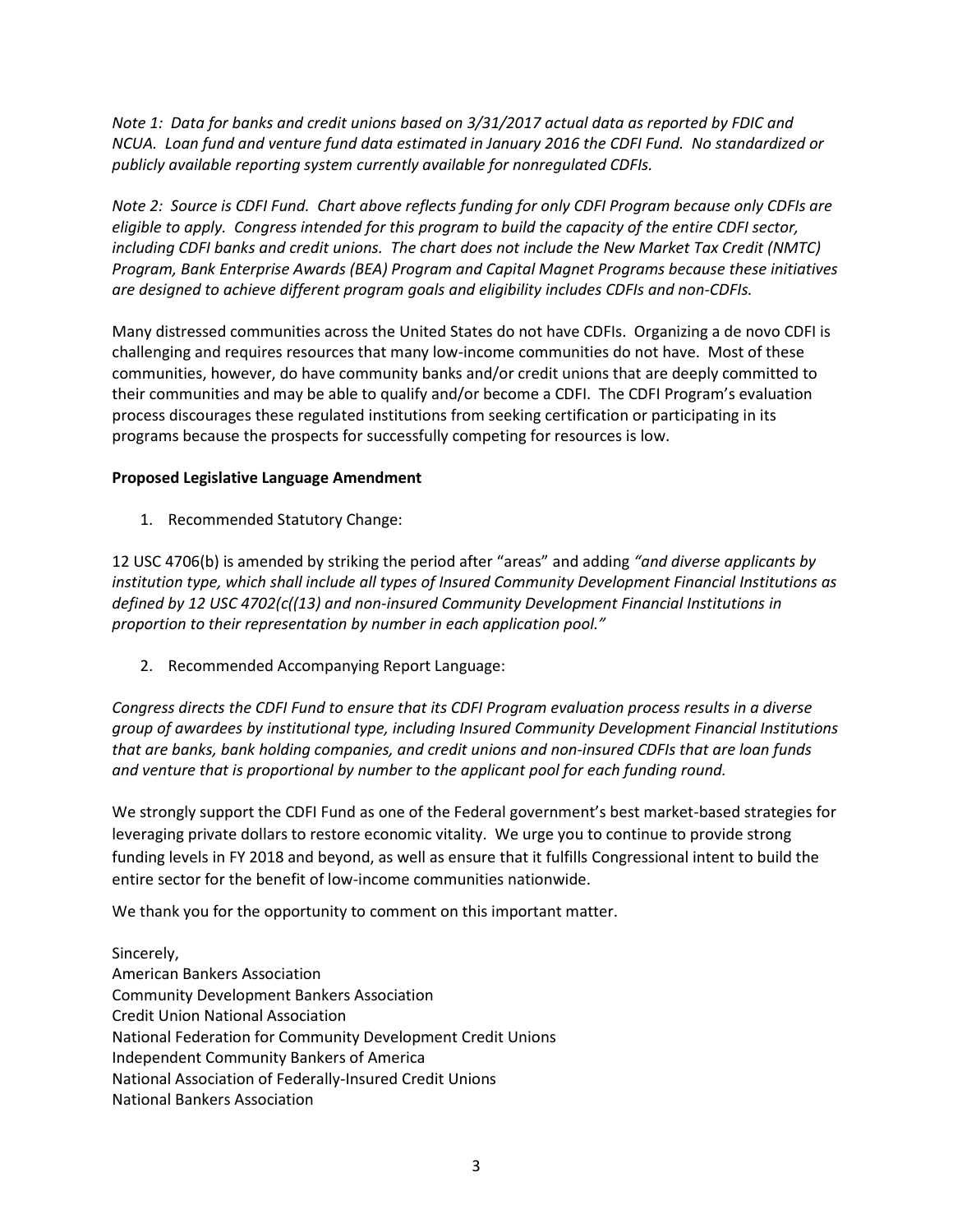

## **CDFI Certification History by Industry 1996-2006**

**CDFI Program Allocation by Industry 1996-2006**



See Note 2, next page